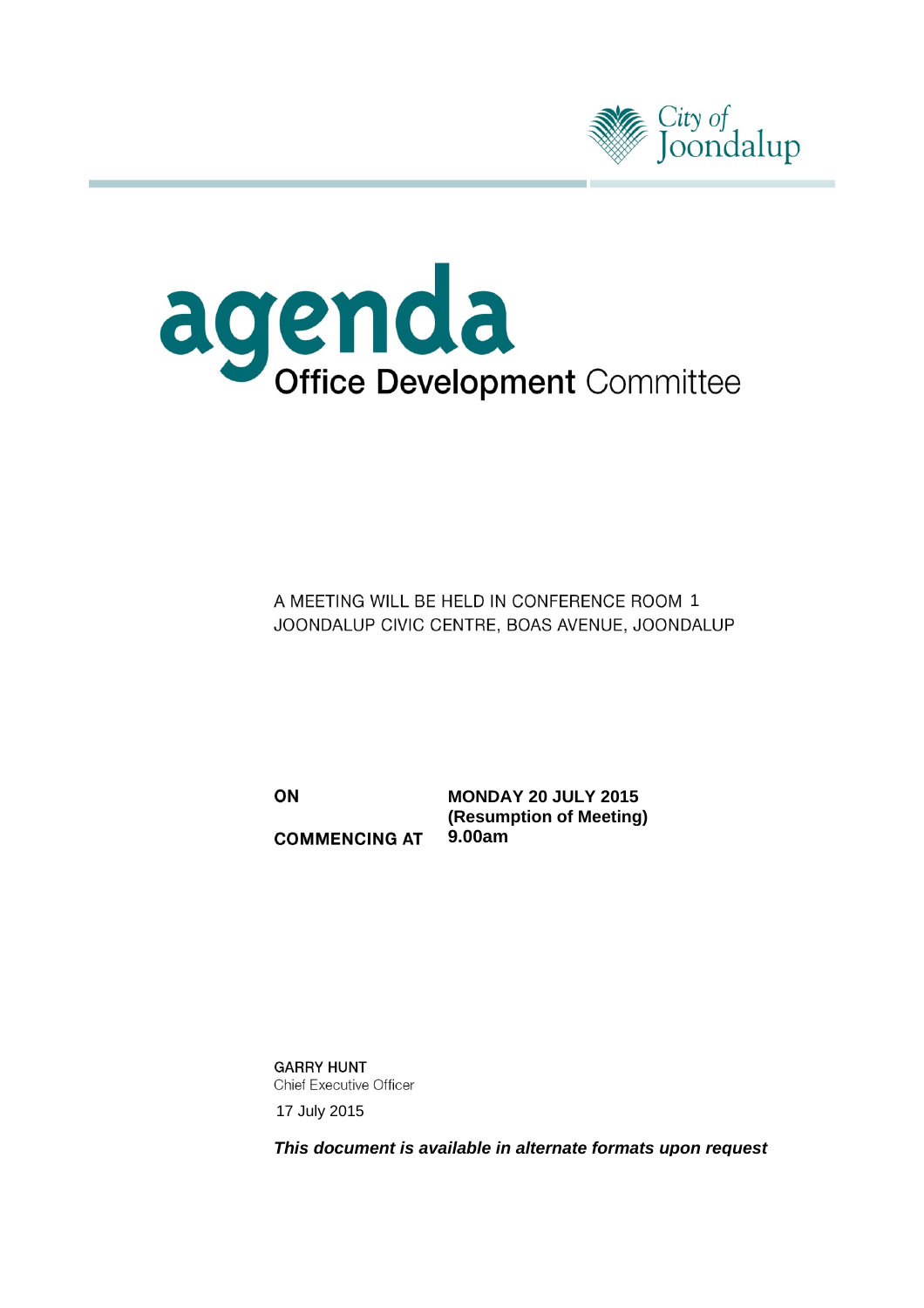## **PROCEDURES FOR PUBLIC QUESTION TIME**

The following procedures for the conduct of Public Question Time were adopted at the Council meeting held on 19 November 2013:

## **Questions asked verbally**

- 1 Members of the public are invited to ask questions at Committee Meetings.
- 2 Questions asked at an Ordinary Committee meeting must relate to a matter that affects the City of Joondalup. Questions asked at a Special meeting of the Committee must relate to the purpose for which the meeting has been called.
- 3 A register will be provided for those persons wanting to ask questions to enter their name. Persons will be requested to come forward in the order in which they are registered, and to give their name and full address.
- 4 Public question time will be limited to two minutes per member of the public, with a limit of two verbal questions per member of the public.
- 5 Statements are not to precede the asking of a question during public question time. Statements should be made during public statement time.
- 6 Members of the public are encouraged to keep their questions brief to enable everyone who desires to ask a question to have the opportunity to do so.
- 7 Public question time will be allocated a minimum of 15 minutes and may be extended in intervals of up to 10 minutes by resolution of the Committee, but the total time allocated for public questions to be asked and responses to be given is not to exceed 35 minutes in total. Public question time is declared closed following the expiration of the allocated time period, or earlier than such time where there are no further questions.
- 8 Questions are to be directed to the Presiding Member and shall be asked politely, in good faith, and are not to be framed in such a way as to reflect adversely or be defamatory on a particular Elected Member or City employee. The Presiding Member shall decide to:
	- accept or reject any question and his/her decision is final
	- nominate a member of the Committee and/or City employee to respond to the question or
	- take a question on notice. In this case a written response will be provided as soon as possible, and included in the agenda of the next Committee meeting.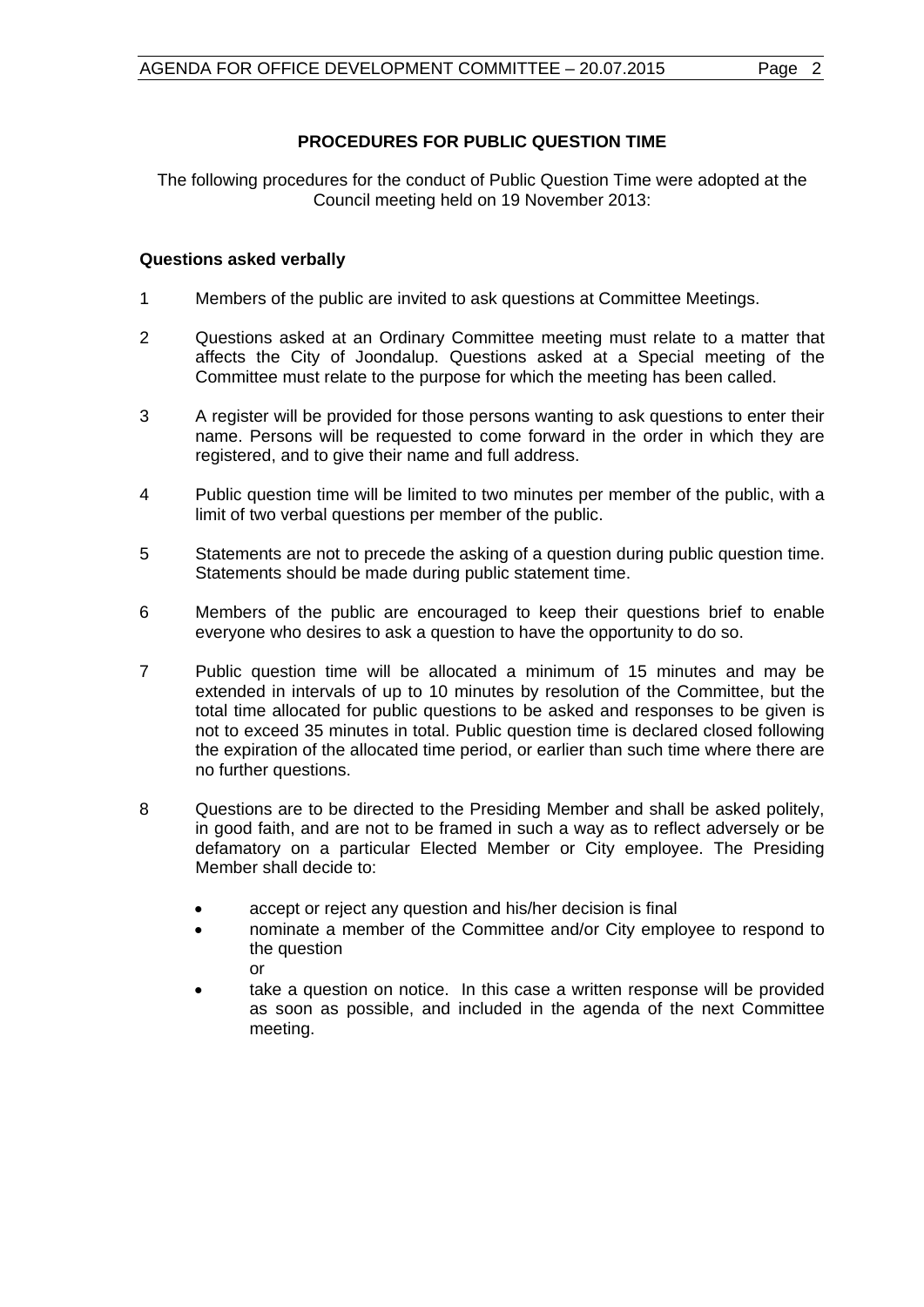- 9 Where an Elected Member is of the opinion that a member of the public is:
	- asking a question at a Committee meeting, that does not relate to a matter affecting the City or
	- making a statement during public question time,

they may bring it to the attention of the Presiding Member who will make a ruling.

- 10 Questions and any response will be summarised and included in the minutes of the Committee meeting.
- 11 It is not intended that question time should be used as a means to obtain information that would not be made available if it was sought from the City's records under Section 5.94 of the *Local Government Act 1995* or the *Freedom of Information Act 1992* (FOI Act 1992). Where the response to a question(s) would require a substantial commitment of the City's resources, the Chief Executive Officer (CEO) will determine that it is an unreasonable impost upon the City and refuse to provide it. The CEO will advise the member of the public that the information may be sought in accordance with the FOI Act 1992.

### **Questions in Writing – (Residents and/or ratepayers of the City of Joondalup only)**

- 1 Only City of Joondalup residents and/or ratepayers may submit questions to the City in writing.
- 2 Questions asked at an Ordinary Committee meeting must relate to a matter that affects the City of Joondalup. Questions asked at a Special meeting of the Committee must relate to the purpose for which the meeting has been called.
- 3 The City will accept a maximum of five written questions per City of Joondalup resident/ratepayer. To ensure equality and consistency, each part of a multi-part question will be treated as a question in its own right.
- 4 Questions lodged by 9.00am on the day immediately prior to the scheduled Committee meeting will be responded to, where possible, at the Committee meeting. These questions, and their responses, will be distributed to Elected Members and made available to the public in written form at the meeting.
- 5 The Presiding Member shall decide to accept or reject any written question and his/her decision is final. Where there is any concern about a question being offensive, defamatory or the like, the Presiding Member will make a determination in relation to the question. Questions determined as offensive, defamatory or the like will not be published. Where the Presiding Member rules questions to be out of order, an announcement to this effect will be made at the meeting, including the reason(s) for the decision.
- 6 The Presiding Member may rule questions out of order where they are substantially the same as questions previously submitted and responded to.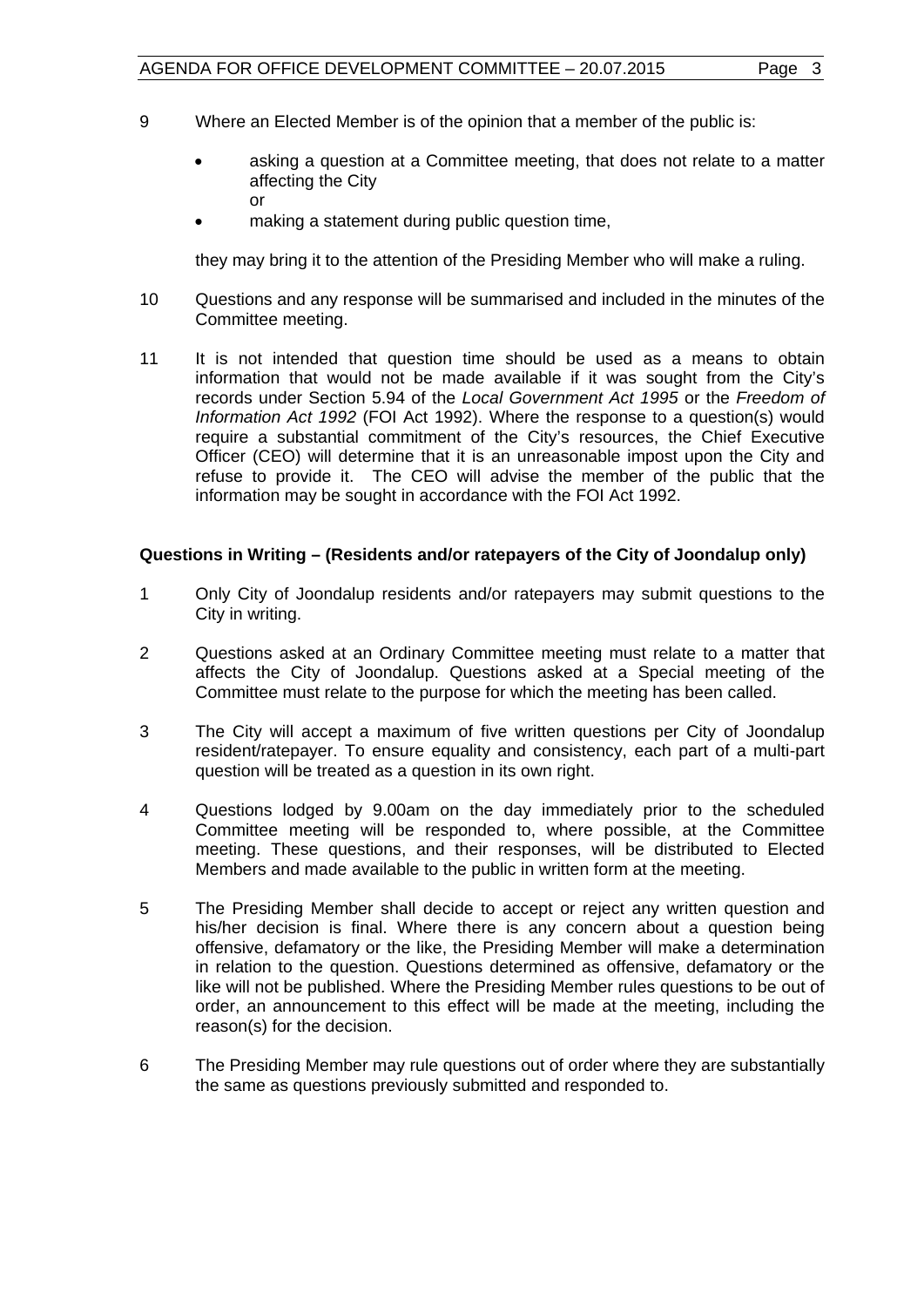- 7 Written questions unable to be responded to at a Committee meeting will be taken on notice. In this case, a written response will be provided as soon as possible and included on the agenda of the next Committee meeting.
- 8 A person who submits written questions may also ask questions at a Committee meeting and questions asked verbally may be different to those submitted in writing.
- 9 Questions and any response will be summarised and included in the minutes of the Committee meeting.
- 10 It is not intended that question time should be used as a means to obtain information that would not be made available if it was sought from the City's records under Section 5.94 of the *Local Government Act 1995* or the *Freedom of Information Act 1992* (FOI Act 1992). Where the response to a question(s) would require a substantial commitment of the City's resources, the Chief Executive Officer (CEO) will determine that it is an unreasonable impost upon the City and may refuse to provide it. The CEO will advise the member of the public that the information may be sought in accordance with the FOI Act 1992.

### **DISCLAIMER**

Responses to questions not submitted in writing are provided in good faith and as such, should not be relied upon as being either complete or comprehensive.

## **PROCEDURES FOR PUBLIC STATEMENT TIME**

The following procedures for the conduct of Public Statement Time were adopted at the Council meeting held on 19 November 2013:

- 1 Members of the public are invited to make statements, either verbally or in writing, at Committee meetings.
- 2 Statements made at an Ordinary Committee meeting must relate to a matter that affects the City of Joondalup. Statements made at a Special meeting of the Committee must relate to the purpose for which the meeting has been called.
- 3 A register will be provided for those persons wanting to make a statement to enter their name. Persons will be requested to come forward in the order in which they are registered, and to give their name and full address.
- 4 Public statement time will be limited to two minutes per member of the public.
- 5 Members of the public are encouraged to keep their statements brief to enable everyone who desires to make a statement to have the opportunity to do so.
- 6 Public statement time will be allocated a maximum time of 15 minutes. Public statement time is declared closed following the 15 minute allocated time period, or earlier than such time where there are no further statements.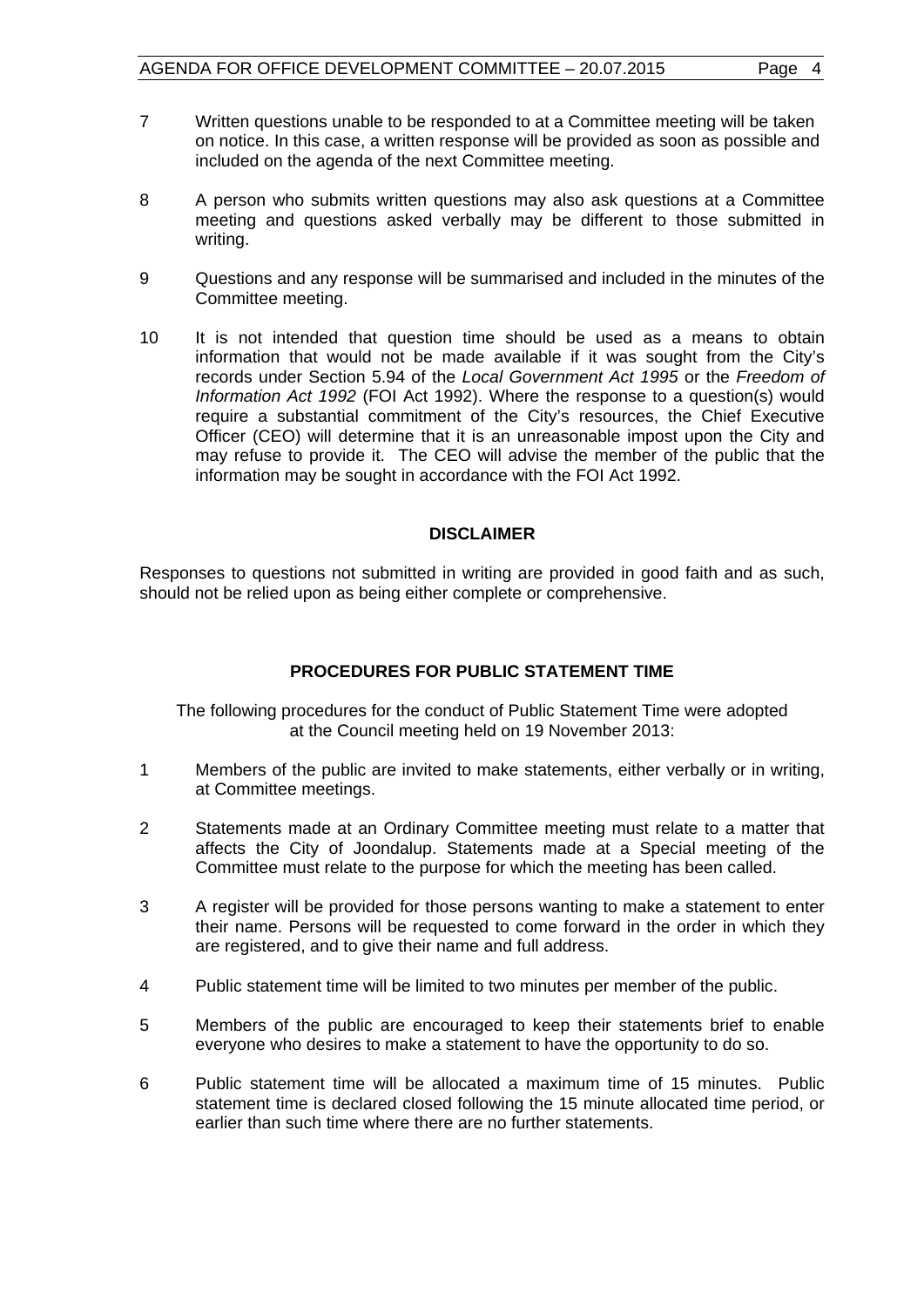- 7 Statements are to be directed to the Presiding Member and are to be made politely in good faith and are not to be framed in such a way as to reflect adversely or be defamatory on a particular Elected Member or City employee.
- 8 Where an Elected Member is of the opinion that a member of the public is making a statement at a Committee meeting, that does not relate to a matter affecting the City, they may bring it to the attention of the Presiding Member who will make a ruling.
- 9 A member of the public attending a Committee meeting may present a written statement rather than making the statement verbally if he or she so wishes.
- 10 Statements will be summarised and included in the minutes of the Committee meeting.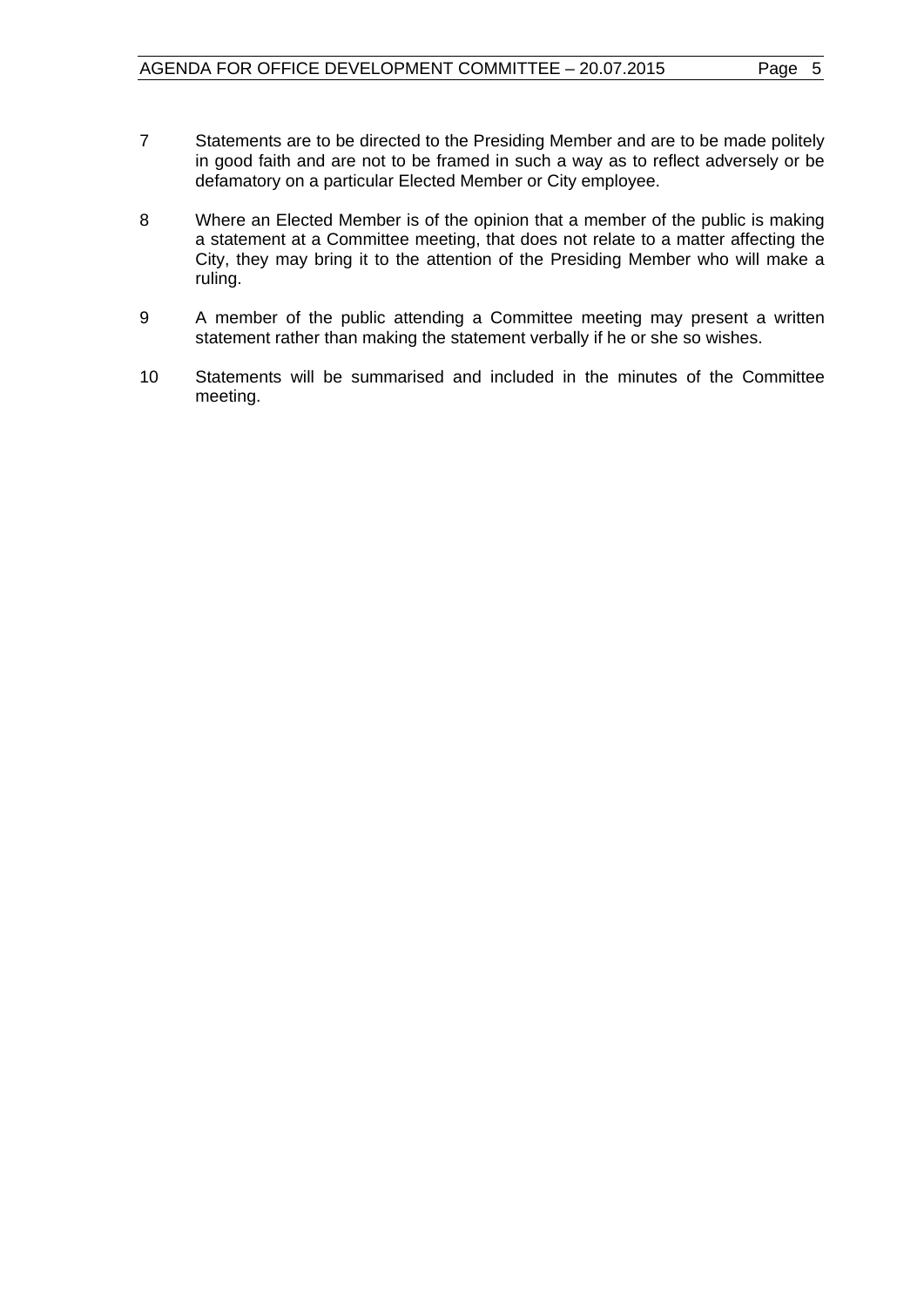# **TABLE OF CONTENTS**

| Item No. | <b>Title</b>                                                                                                    | Page No. |
|----------|-----------------------------------------------------------------------------------------------------------------|----------|
|          | <b>Declaration of Opening of Resumed Meeting</b>                                                                | 8        |
|          | Declarations of Interest - dealt with on 29 June 2015                                                           | 8        |
|          | Public Question Time - dealt with on 29 June 2015                                                               | 8        |
|          | Public Statement Time - dealt with on 29 June 2015                                                              | 8        |
|          | Apologies/Leave of absence                                                                                      | 9        |
|          | Confirmation of Minutes - dealt with on 29 June 2015                                                            | 9        |
|          | by the<br><b>Presiding</b><br>Member without<br><b>Announcements</b><br>discussion - dealt with on 29 June 2015 | 9        |
|          | Identification of matters for which the meeting may be<br>closed to the public                                  | 9        |
|          | Petitions and deputations - dealt with on 29 June 2015                                                          | 9        |
|          | <b>Reports</b>                                                                                                  | 10       |
| 3        | Confidential - Joondalup City Centre Development: Project<br>Status Report - [103036]                           | 10       |
|          | <b>Urgent Business</b>                                                                                          | 11       |
|          | Motions of which previous notice has been given                                                                 | 11       |
|          | <b>Requests for Reports for future consideration</b>                                                            | 11       |
|          | <b>Closure</b>                                                                                                  | 11       |

## **Note:**

Clause 15.10 of the City's *Meeting Procedures Local Law 2013* states:

*This local law applies generally to committee meetings except for clause 7.1 in respect of members seating and clause 7.8 in respect of limitation on members speaking.*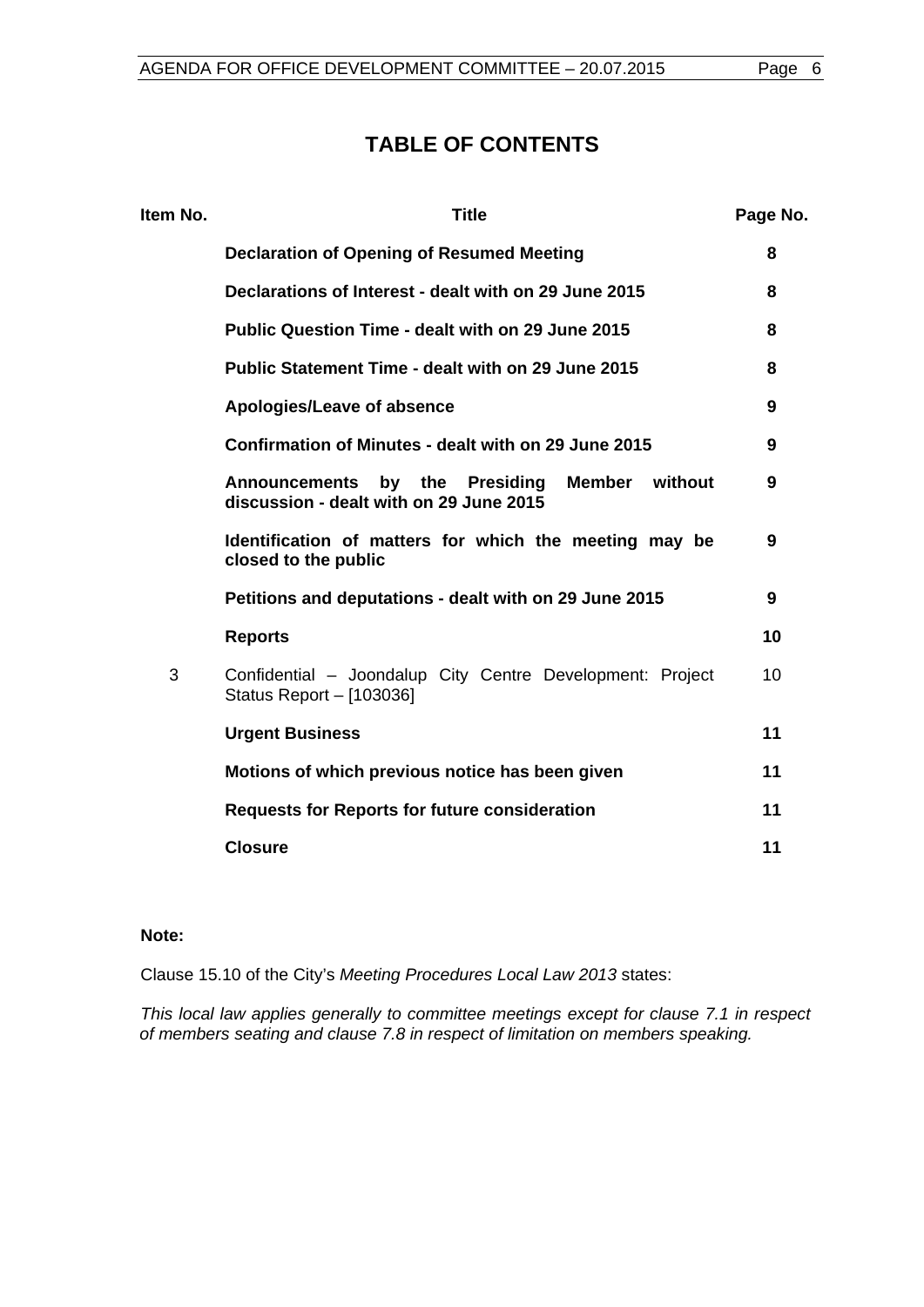Notice is hereby given that the adjourned meeting of the **Office Development Committee**  held on **Monday 29 June 2015** will **RESUME** in Conference Room 1, Joondalup Civic Centre, Boas Avenue, Joondalup on **Monday 20 July 2015** commencing at **9.00am.**

GARRY HUNT **Chief Executive Officer Joseph According to the Chief Executive Officer Joseph According to the Chief According to the Chief According to the Chief According to the Chief According to the Chief According to the Chief Acco** 17 July 2015 Western Australia

## **AGENDA**

### **Committee Members (6)**

#### **Committee Members**

| <b>Mayor Troy Pickard</b> | <b>Presiding Member</b>                     |
|---------------------------|---------------------------------------------|
| <b>Cr Liam Gobbert</b>    |                                             |
| Cr Kerry Hollywood        |                                             |
| Cr Tom McLean, JP         | <b>Deputy Presiding Member</b>              |
| Mr Garry Hunt             | <b>Chief Executive Officer</b>              |
| Ms Dale Page              | Director Planning and Community Development |

## **Quorum for Meetings (3):**

The quorum for a meeting is to be at least 50% of the number of offices (whether vacant or not) of members of the committee.

#### **Simple Majority:**

A simple majority is to be more than 50% of those members present at the meeting.

#### **Absolute Majority (4):**

An absolute majority vote is to be more than 50% of the number of offices (whether vacant or not) of the committee.

#### **Casting Vote:**

In the event that the vote on a motion is tied, the presiding person must cast a second vote.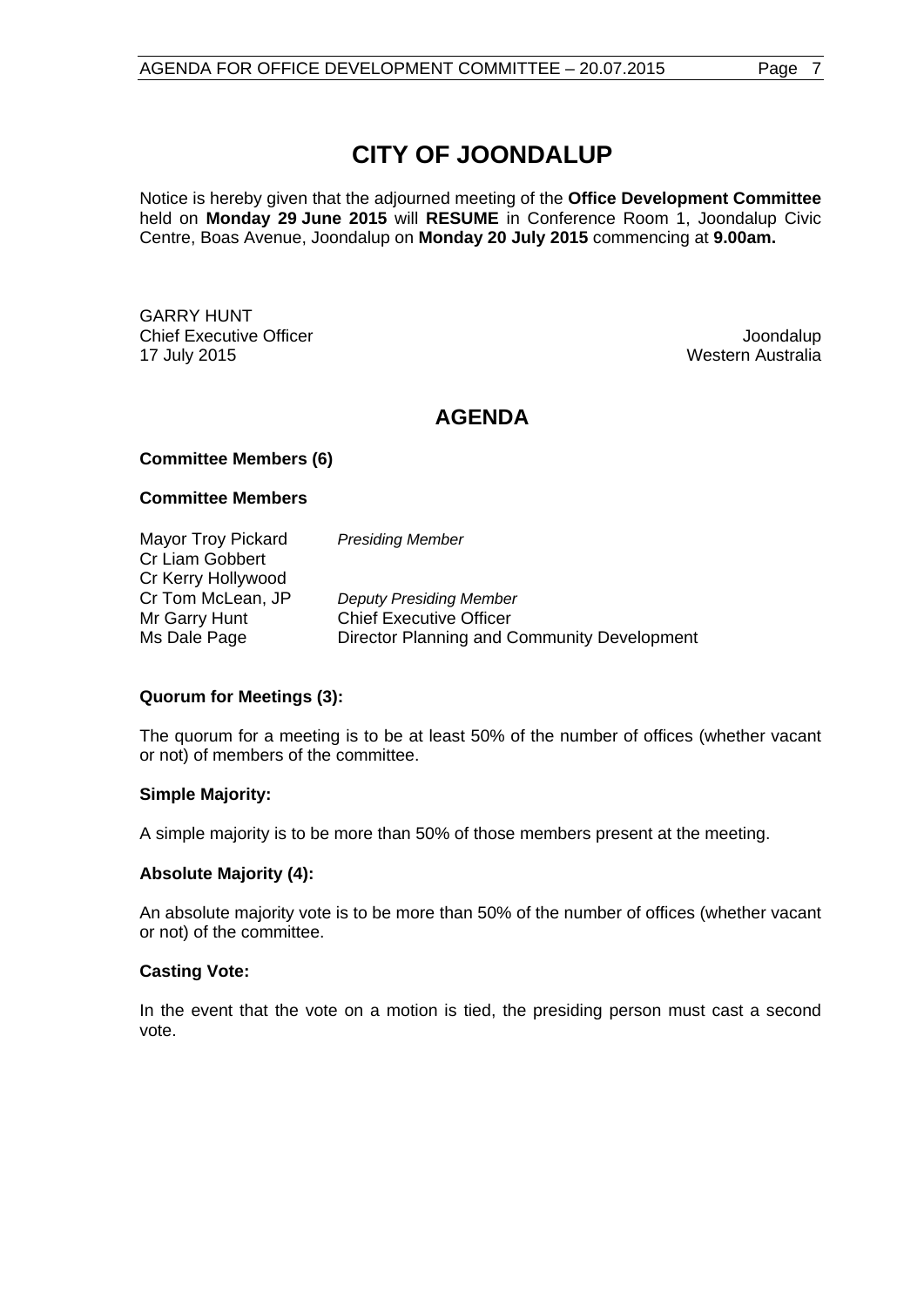## *Terms of Reference*

*To provide advice and make recommendations to Council on:*

- *the preferred location for the development of the Joondalup City Centre Commercial Office Development*
- *the architectural design elements to be incorporated into the Joondalup City Centre Commercial Office Development*
- *the core components to be included in the Joondalup City Centre Office Development*
- *the development models and financial structures to progress the Joondalup City Centre Commercial Office Development, including expressions of interest*
- *the options for the ongoing management and utilisation of the Joondalup City Centre Commercial Office Development.*

### *Delegated Authority*

*The Office Development Committee has delegated authority to make appropriate decisions on behalf of Council that are aligned with the Committee's Terms of Reference and in accordance with the constraints of the Local Government Act 199*5.

## <span id="page-7-0"></span>**DECLARATION OF OPENING OF RESUMED MEETING**

## <span id="page-7-1"></span>**DECLARATIONS OF INTEREST**

There were six interests that may affect impartiality declared at the Office Development Committee meeting held on 29 June 2015.

## <span id="page-7-2"></span>**PUBLIC QUESTION TIME**

This Item was dealt with at the Office Development Committee meeting held on 29 June 2015, with no members of the public being present.

#### <span id="page-7-3"></span>**PUBLIC STATEMENT TIME**

This Item was dealt with at the Office Development Committee meeting held on 29 June 2015, with no members of the public being present.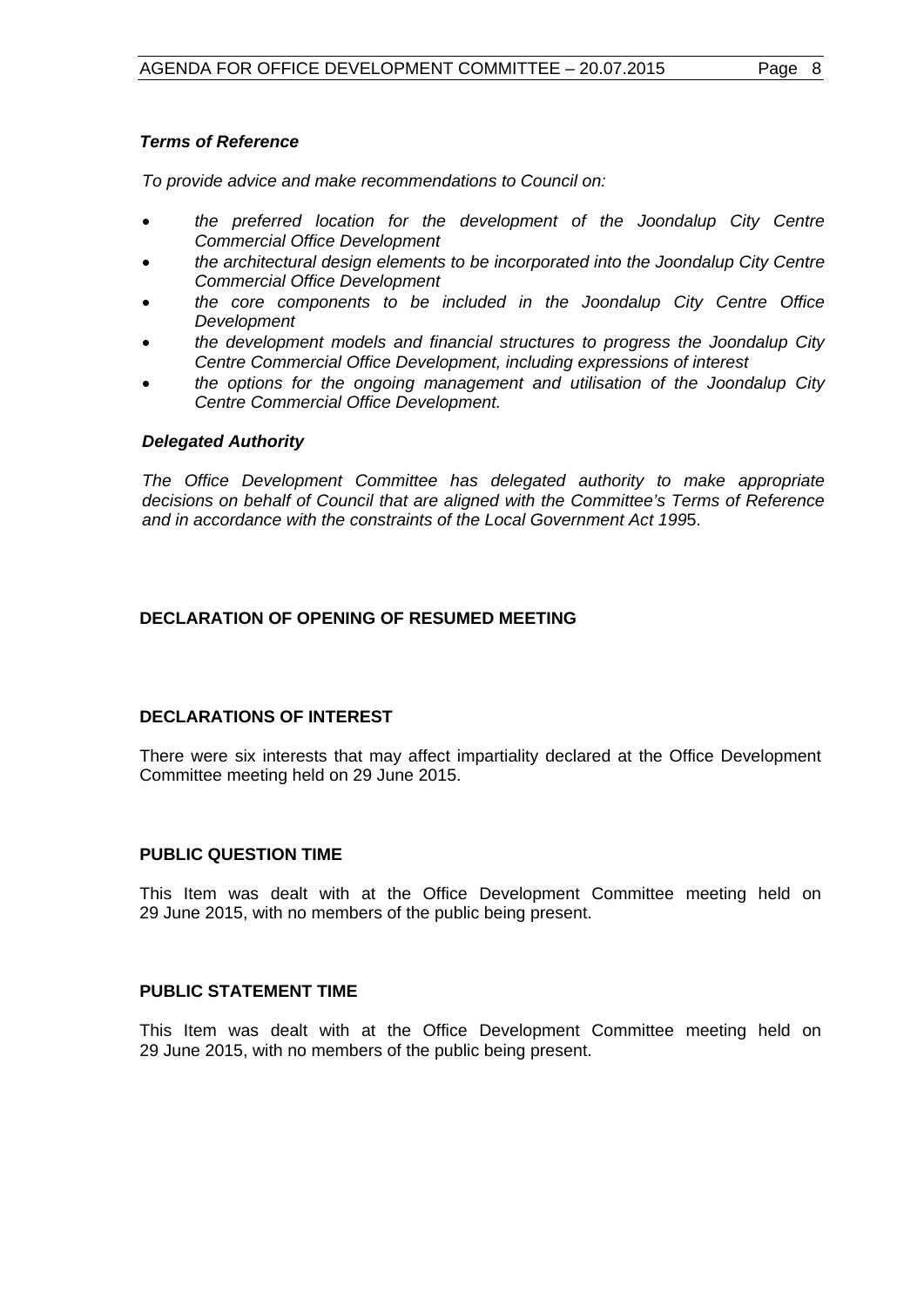## <span id="page-8-0"></span>**APOLOGIES/LEAVE OF ABSENCE**

#### **Leave of Absence previously approved**

| Cr Geoff Amphlett, JP | 15 July to 20 July 2015 inclusive;  |
|-----------------------|-------------------------------------|
| Cr Liam Gobbert       | 24 July to 29 July 2015 inclusive;  |
| Cr Mike Norman        | 22 July to 9 August 2015 inclusive. |

### <span id="page-8-1"></span>**CONFIRMATION OF MINUTES**

This Item was dealt with at the Office Development Committee meeting held on 29 June 2015.

#### <span id="page-8-2"></span>**ANNOUNCEMENTS BY THE PRESIDING MEMBER WITHOUT DISCUSSION**

This Item was dealt with at the Office Development Committee meeting held on 29 June 2015.

### <span id="page-8-3"></span>**IDENTIFICATION OF MATTERS FOR WHICH THE MEETING MAY BE CLOSED TO THE PUBLIC**

Item 3 Confidential – Joondalup City Centre Development: Project Status Report.

### <span id="page-8-4"></span>**PETITIONS AND DEPUTATIONS**

This Item was dealt with at the Office Development Committee meeting held on 29 June 2015.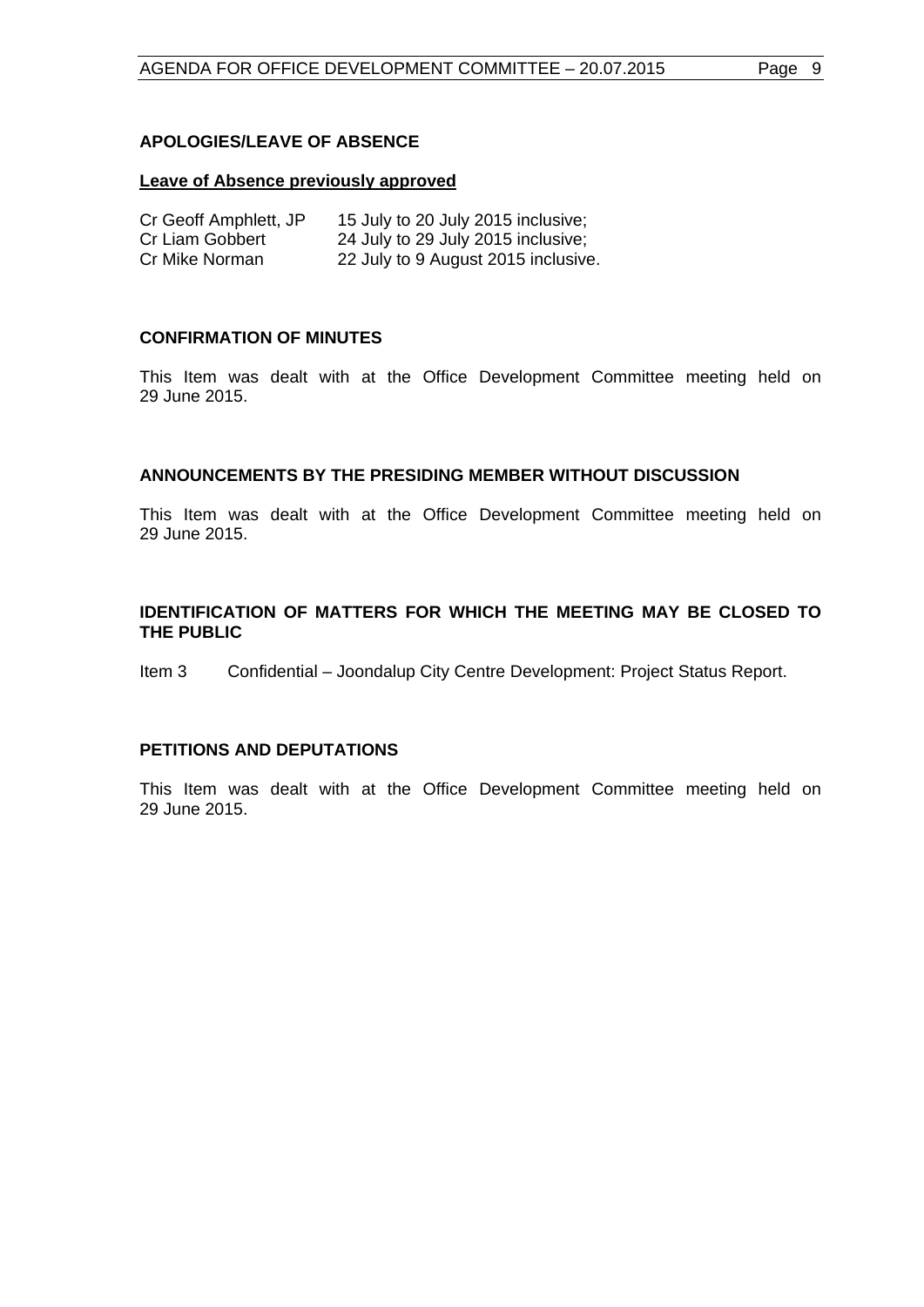<span id="page-9-0"></span>**REPORTS**

## <span id="page-9-1"></span>**ITEM 3 CONFIDENTIAL - JOONDALUP CITY CENTRE DEVELOPMENT: PROJECT STATUS REPORT**

| WARD | North |
|------|-------|
|      |       |

**RESPONSIBLE** Mr Garry Hunt **DIRECTOR** Office of the CEO

**FILE NUMBER** 103036, 101515

**ATTACHMENTS** Attachment 1 Draft Heads of Agreement made pursuant to clause 2(b) of the Memorandum of Understanding

> *(Please Note: This Report and Attachment is confidential and will appear in the official Minute Book only)*

**AUTHORITY / DISCRETION** Executive - The substantial direction setting and oversight role of Council, such as adopting plans and reports, accepting tenders, directing operations, setting and amending budgets.

This Report is confidential in accordance with section 5.23(2)(c) of the *Local Government Act 1995*, which also permits the meeting to be closed to the public for business relating to the following:

*a contract entered into, or which may be entered into, by the local government and which relates to a matter to be discussed at the meeting.*

A full report is provided to Elected Members under separate cover. The report is not for publication.